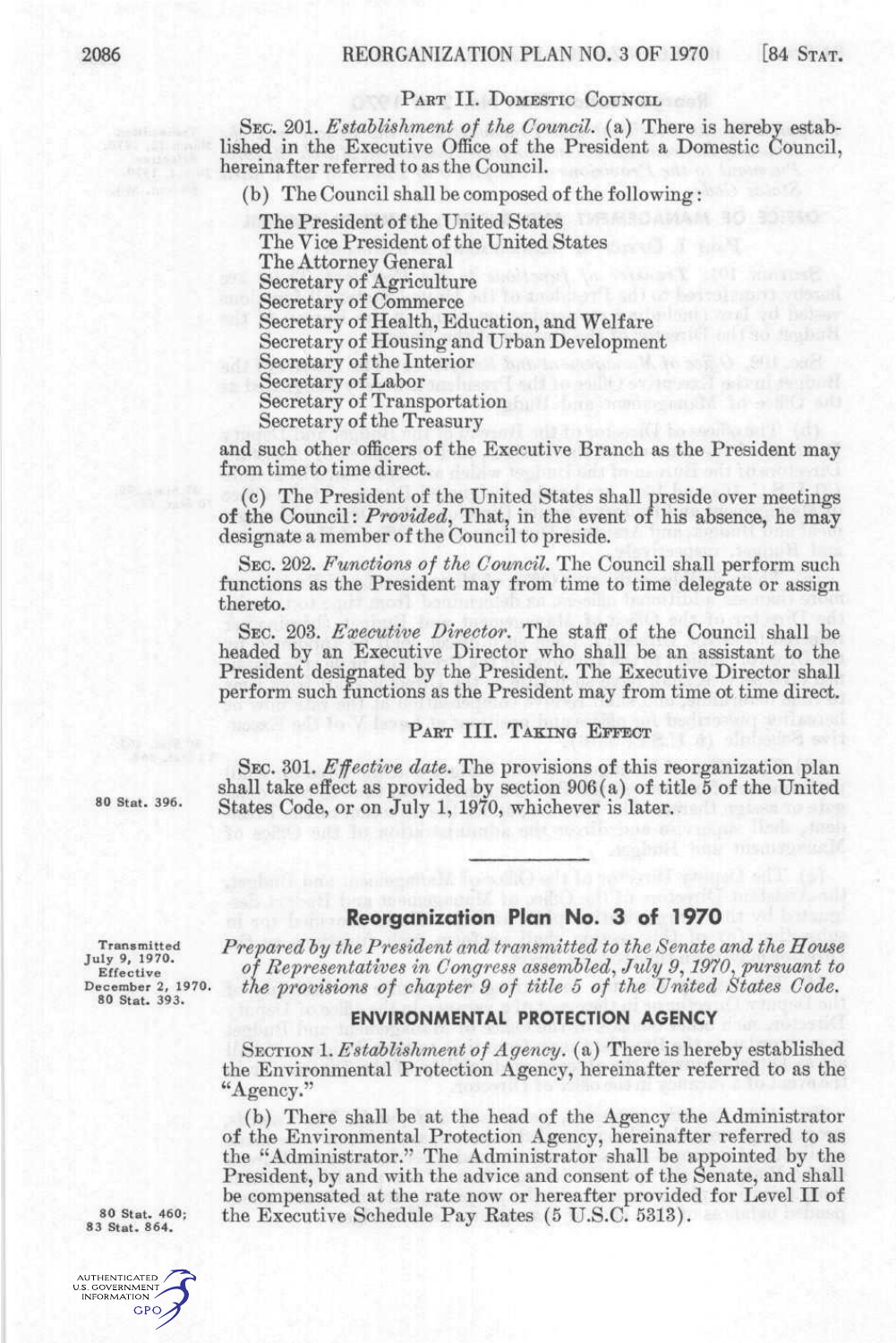(c) There shall be in the Agency a Deputy Administrator of the Environmental Protection Agency who shall be appointed by the President, by and with the advice and consent of the Senate, and shall be compensated at the rate now or hereafter provided for Level III of the Executive Schedule Pay Rates (5 U.S.C. 5314). The Deputy 80 Stat. 460;<br>of the Executive Schedule Pay Rates (5 U.S.C. 5314). The Deputy 83 Stat. 864. Administrator shall perform such functions as the Administrator shall from time to time assign or delegate, and shall act as Administrator during the absence or disability of the Administrator or in the event of a vacancy in the office of Administrator.

(d) There shall be in the Agency not to exceed five Assistant Administrators of the Environmental Protection Agency who shall be appointed by the President, by and with the advice and consent of the Senate, and shall be compensated at the rate now or hereafter provided for Level IV of the Executive Schedule Pay Rates (5 *V.S.C.* 5315). Each Assistant Administrator shall perform such functions as the Administrator shall from time to time assign or delegate.

SEC. 2. *Transfers to Environmental Protection Agency,* (a) There are hereby transferred to the Administrator:

(1) All functions vested by law in the Secretary of the Interior and the Department of the Interior which are administered through the Federal Water Quality Administration, all functions which were transferred to the Secretary of the Interior by Reorganization Plan No. 2 of 1966 (80 Stat. 1608), and all functions vested in the Secretary <sup>5 USC</sup> app. of the Interior or the Department of the Interior by the Federal Water Pollution Control Act or by provisions of law amendatory or supplementary thereof.

(2) (i) The functions vested in the Secretarv of the Interior by the Act of August 1, 1958, 72 Stat. 479, 16 U.S.C. 742d-1 (being an Act relating to studies on the effects of insecticides, herbicides, fungicides, and pesticides upon the fish and wildlife resources of the United States), and (ii) the functions vested by law in the Secretary of the Interior and the Department of the Interior which are administered by the Gulf Breeze Biological Laboratory of the Bureau of Commercial Fisheries at Gulf Breeze, Florida.

(3) The functions vested by law in the Secretary of Health, Education, and Welfare or in the Department of Health, Education, and Welfare which are administered through the Environmental Health Service, including the functions exercised by the following components thereof:

- (i) The National Air Pollution Control Administration,
- *[* ii) The Environmental Control Administration:
- (A) Bureau of Solid Waste Management,
- (B) Bureau of Water Hygiene,
- (C) Bureau of Radiological Health,

except that functions carried out by the following components of the Environmental Control Administration of the Environmental Health Service are not transferred: (i) Bureau of Community Environmental Management, (ii) Bureau of Occupational Safety and Health, and (iii) Bureau of Radiological Health, insofar as the functions carried out by the latter Bureau pertain to (A) regulation of radiation from consumer products, including electronic product radiation, (B) radiation as used in the healing arts, (C) occupational exposures to radiation, and (D) research, technical assistance, and training related to clauses  $(A)$ ,  $(B)$ , and  $(C)$ .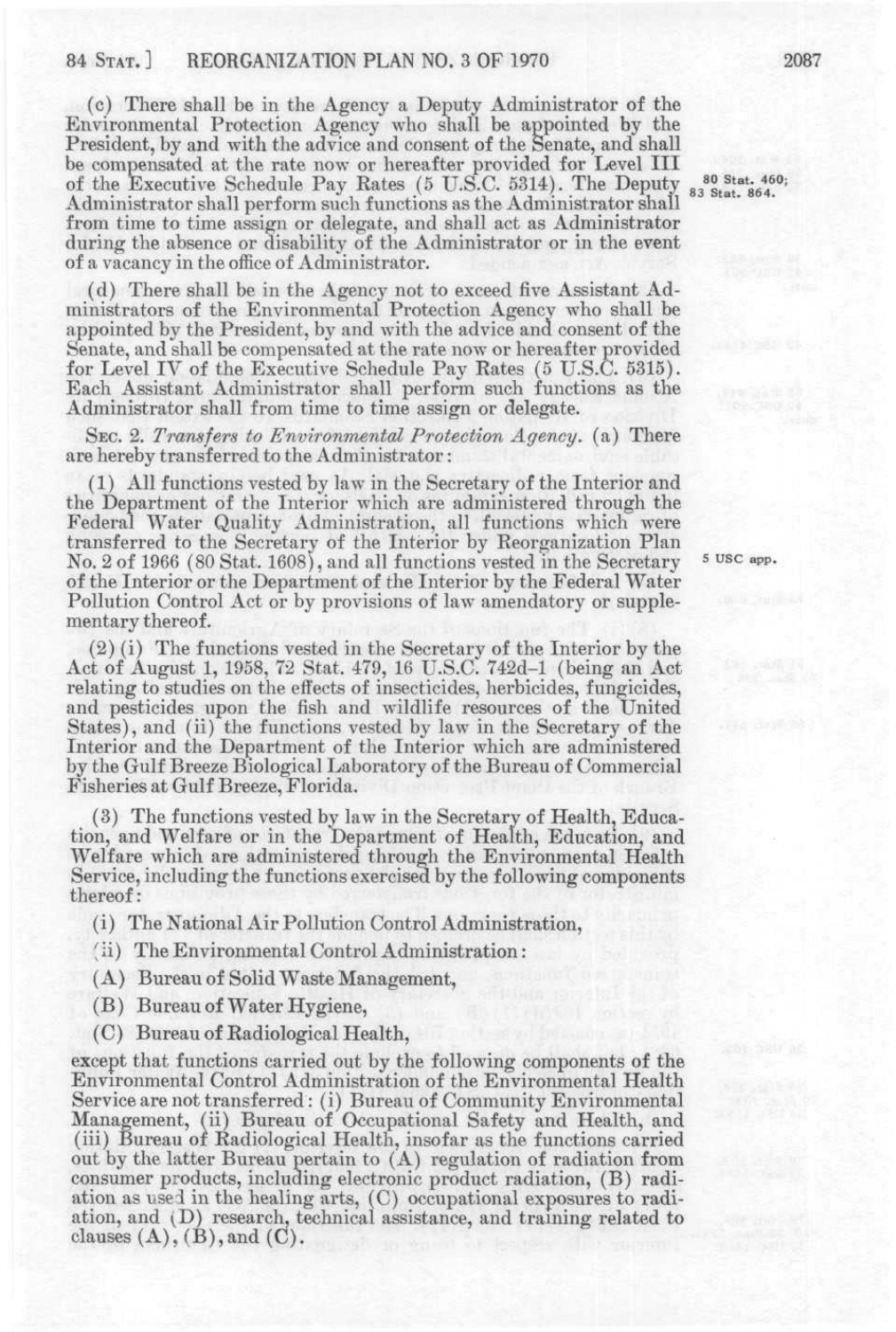52 Stat. 1049. 68 Stat. 511. 72 Stat. 1785.

58 Stat. 682.<br>42 USC 201 note.

42 USC 4344.

68 Stat. 919.<br>42 USC 2011 note .

73 Stat. 690.

61 Stat. 163; 73 Stat. 286.

68 Stat. 511.

26 USC 169.

75 Stat. 204; 79 Stat. 903. 33 USC 1153.

70 Stat. 503.<br>33 USC 1159.

79 Stat. 907, 910; 80 Stat. 1251. 33 USC 1160.

(4) The functions vested in the Secretary of Health, Education, and Welfare of establishing tolerances for pesticide chemicals under the Federal Food, Drug, and Cosmetic Act, as amended, 21 U.S.C. 346, 346a, and 348, together with authority, in connection with the functions transferred, (i) to monitor compliance with the tolerances and the effectiveness of surveillance and enforcement, and (ii) to provide technical assistance to the States and conduct research under the Federal Food, Drug, and Cosmetic Act, as amended, and the Public Health Service Act, as amended.

(5) So much of the functions of the Council on Environmental Quality under section 204(5) of the National Environmental Policy Act of 1969 (Public Law 91-190, approved January 1, 1970, 83 Stat. 855), as pertains to ecological systems.

(6) The functions of the Atomic Energy Commission under the Atomic Energy Act of 1954, as amended, administered through its Division of Radiation Protection Standards, to the extent that such functions of the Commission consist of establishing generally applicable environmental standards for the protection of the general environment from radioactive material. As used herein, standards mean limits on radiation exposures or levels, or concentrations or quantities of radioactive material, in the general environment outside the boundaries of locations under the control of persons possessing or using radioactive material.

(7) All functions of the Federal Kadiation Council (42 U.S.C.  $2021(h)$ .

(8) (i) The functions of the Secretary of Agriculture and the Department of Agriculture under the Federal Insecticide, Fungicide, and Rodenticide Act, as amended  $(7 \text{ U.S.C. } 135-135 \text{k})$ , (ii) the functions of the Secretary of Agriculture and the Department of Agriculture under section 408(1) of the Federal Food, Drug, and Cosmetic Act, as amended  $(21 \text{ U.S.C. } 346a(1))$ , and  $(iii)$  the functions vested by law in the Secretary of Agriculture and the Department of Agriculture which are administered through the Environmental Quality Branch of the Plant Protection Division of the Agricultural Research Service.

(9) So much of the functions of the transferor officers and agencies referred to in or affected by the foregoing provisions of this section as is incidental to or necessary for the performance by or under the Administrator of the functions transferred by those provisions or relates primarily to those functions. The transfers to the Administrator made by this section shall be deemed to include the transfer of (1) authority, provided by law, to prescribe regulations relating primarily to the transferred functions, and (2) the functions vested in the Secretary of the Interior and the Secretary of Health, Education, and Welfare by section  $169(d)(1)(B)$  and  $(3)$  of the Internal Revenue Code of 1954 (as enacted by section 704 of the Tax Reform Act of 1969, 83 Stat. 668) ; but shall be deemed to exclude the transfer of the functions of the Bureau of Reclamation under section 3(b) (1) of the Water Pollution Control Act (33 U.S.C. 466a (b) (1)).

(b) There are hereby transferred to the Agency:

(1) From the Department of the Interior, (i) the Water Pollution Control Advisory Board (33 U.S.C. 466f), together with its functions, and (ii) the hearing boards provided for in sections  $10(c)(4)$  and 10(f) of the Federal Water Pollution Control Act, as amended (33 U.S.C.  $466g(c)$  (4);  $466g(f)$ ). The functions of the Secretary of the Interior with respect to being or designating the Chairman of the